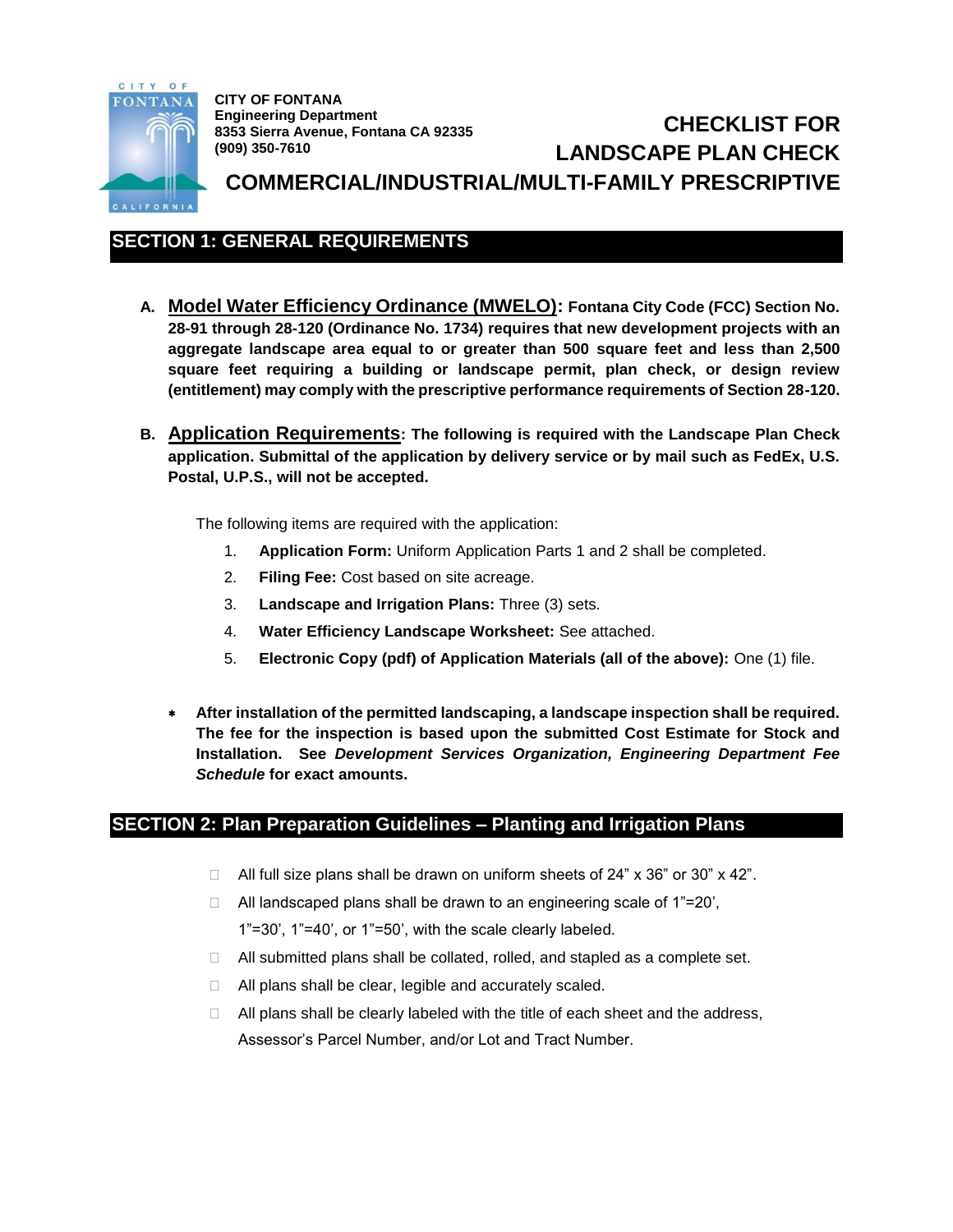- $\Box$  All plans shall contain a north arrow, vicinity map and a legend identifying any symbols.
- $\Box$  A one-sheet index map shall be provided when a plan cannot contain the entire project on one sheet (not included in the per sheet filing fee).
- □ Existing or proposed improvements/structures shall be clearly identified.

#### **SECTION 3: Contents of Planting and Irrigation Plans**

**The items listed below are considered a minimum. Additional information may be necessary for clarification during the review process.**

#### **Detailed Landscape Planting Plan**: **(show all of the following)**

- $\Box$  Name, address of the property owner, phone number of the applicant and the author of the plan.
- □ Address/location of the property.
- □ Assessor Parcel Number(s).
- □ Adjacent streets and alleys by name.
- □ Any legal easements that cross the property or other pertinent legal features.
- $\Box$  Property lines and dimensions.
- $\Box$  Location, size, and shape of any structures existing on the site.
- $\Box$  Location, size, and shape of any paved areas.
- D Pedestrian access routes and all points of ingress and egress.
- $\Box$  All existing utilities and fire hydrants.
- □ Line-of-sight at all driveways and/or intersections from proposed landscaping.
- □ All proposed gate locations onsite.
- All proposed plant material (trees, shrubs, groundcover):
	- $\Box$  A plant material inventory with legend shall be included on all pages displaying the planting plan. The inventory shall include the symbol, name (botanical and common), quantity, size, and Water Use Classification of Landscape Species (WUCOLS) plant factor and designation (VL, L, M, H, VH);
	- □ One-hundred percent (100%) of landscape, excluding edibles and areas using recycled water, shall consist of plants that average WUCOLS plant factor of 0.3. WUCOLS plants database can be found online at: http//ucanr.edu/sites/WUCOLS/;
	- **Turf is prohibited.**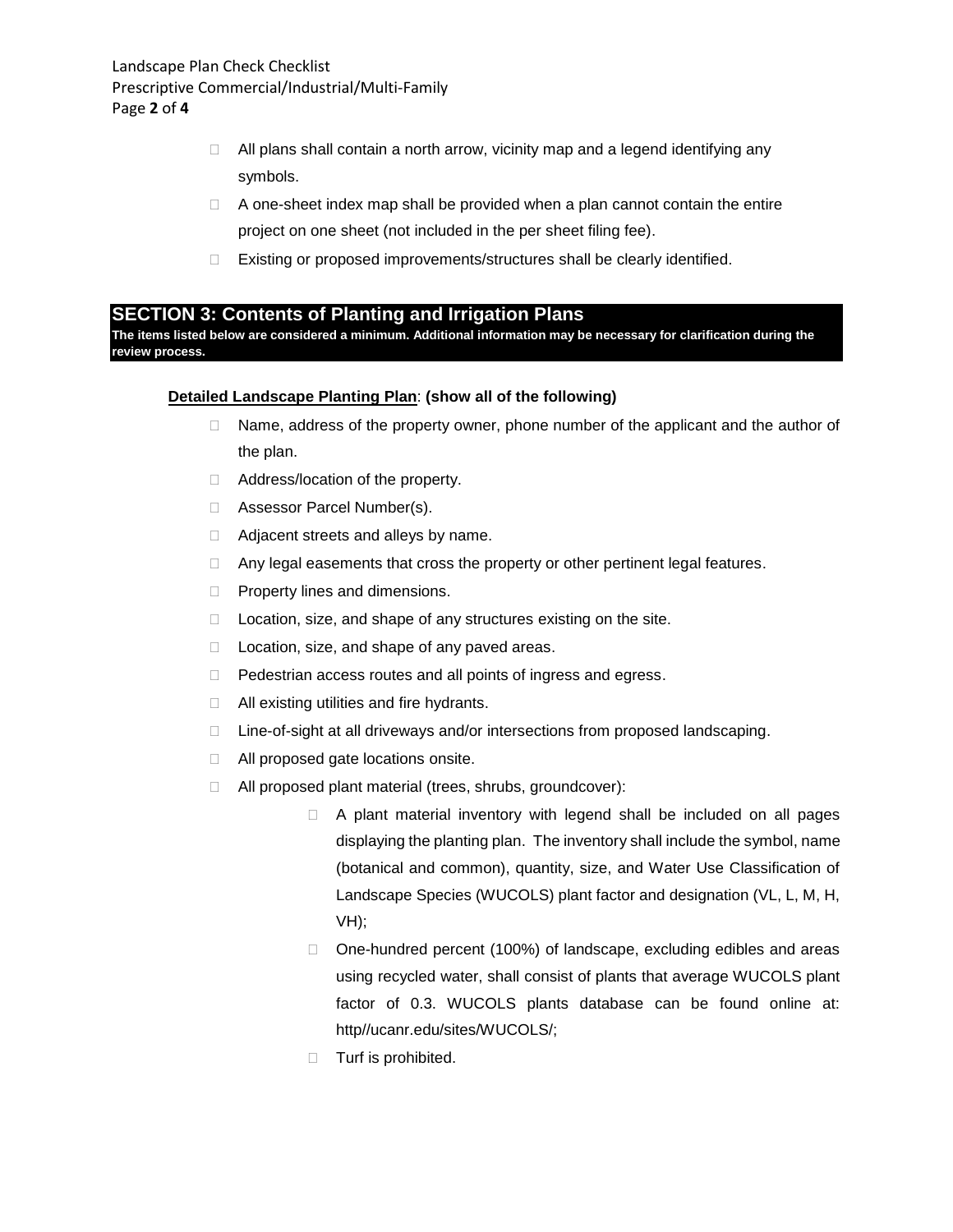#### **Detailed Irrigation Plan**: **(show all of the following)**

- $\Box$  Irrigation inventory with legend shall be included on all pages displaying the irrigation plan. The inventory shall include the symbol, manufacturer's model number and description, and detail reference on all pages displaying the irrigation plan.
- $\Box$  Hydrozone legend that includes the zone number or description and the maximum WUCOLS of each hydrozone (hydrozones containing a mix of low and high water use plants is not permitted).
- $\Box$  Table showing the Maximum Applied Water Allowance (MAWA) calculation and the final Estimated Total Water Use (ETWU). The ETWU shall not exceed the MAWA.
- □ Automatic weather or soil-moisture based irrigation controllers.
- $\Box$  Rain and Wind sensors specific to the local area climate.
- $\Box$  Irrigation controls shall be of a type which does not lose programming data when the primary power source is interrupted.
- $\Box$  Pressure regulators shall be installed on the irrigation system ensuring that dynamic pressure of the system is within the manufacturer's recommended pressure range.
- □ All irrigation emission devices shall meet the requirements set in the ANSI Standard "Landscape Irrigation Sprinkler and Emitter Standard" (ASABE/ICC 802-2014). All sprinkler heads installed in the landscape shall document a distribution uniformity low quarter of 0.65 or higher using the defined protocol in ASABE/ICC 802-2014.
- $\Box$  Areas less than ten (10) feet in width in any direction shall be irrigated with subsurface irrigation or other means that produces no runoff or overspray.
- $\Box$  For landscape areas between one-thousand (1,000) square feet and two-thousand fourhundred and ninety-nine (2,499) square feet, private sub-meter(s) shall be installed to measure landscape water use.
- Overhead irrigation shall not be permitted within 24-inches of any non-permeable surface.

#### **Required Statements and Certifications**: (Show on set of plans, sign and date)

- □ "*I agree to comply with the requirements of Section 28-120 of the Fontana Municipal Code, also known as the prescriptive compliance option of the State Model Water Efficient Landscape Ordinance*."
- "*I have complied with the criteria of the ordinance and applied them for the efficient use of water in the landscape and grading design plans.*"
- "*Unless contradicted by a soils test, compost at a rate of a minimum of four cubic yards per one-thousand (1,000) square feet of permeable area shall be incorporated to a depth of six inches into the soil*."